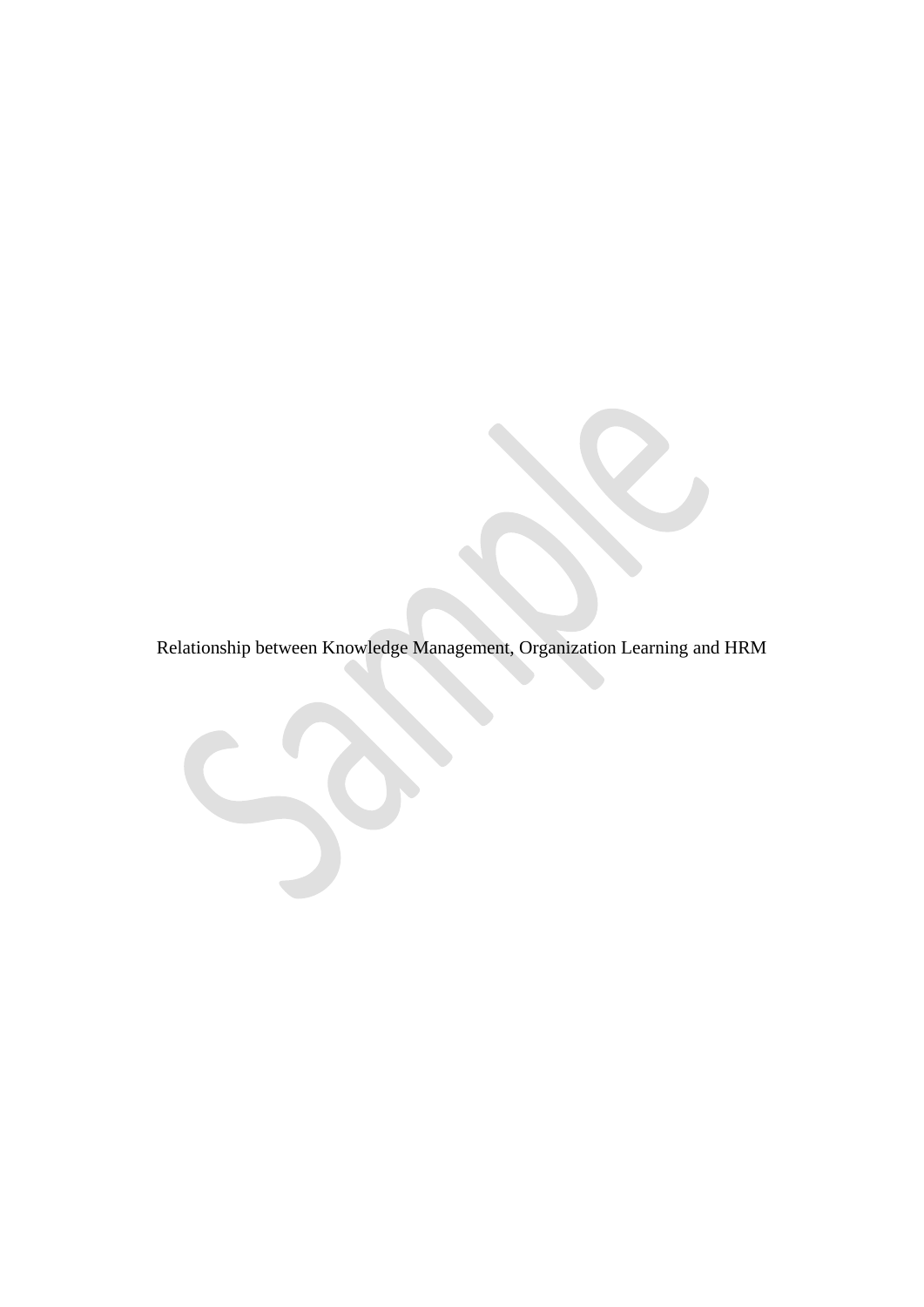## **Introduction**

In this competitive business environment where every business organization is trying to attract the customers of each other, it becomes essential for these organizations to remain competitive by innovating new ideas and thoughts, so that value added products and services can be provided to the customers. The motive of such organization in providing value added services to their customers, require their employees to be quite effective in creating value in all the products and services offered by the organization (Judy 2003, pp.1-12). The knowledge and the skills of the employees are quite crucial for the business organization to remain competitive in this complex business environment. As such, it is essential that the employees should be provided with sufficient training on all the new dimensions that the organization is eyeing to explore in the near future. In upgrading the knowledge and skills of the employees, the role of HR manager of the organization is quite important. The HR manager of the organization has to develop policies that are essential to motivate employees in contributing their maximum effort towards the achievement of the organizational objectives. Apart from the role of HR manager and the employees of the organization, it is quite essential that the organization should be flexible enough in adjusting itself to any type of changes as per the requirement of business environment. The learning of the organization regarding the major changes in the business environment is quite crucial for its success, as it will enable it to effectively process the important information which results into better interpretation of such information and ultimately provides a framework to respond effectively both inside and outside the organization (Smith, Araujo and Burgoyne 1999, pp.3). This essay is basically concerned with the identification of relationship between Knowledge Management, Organizational Learning and HRM of the organization. In order to explore the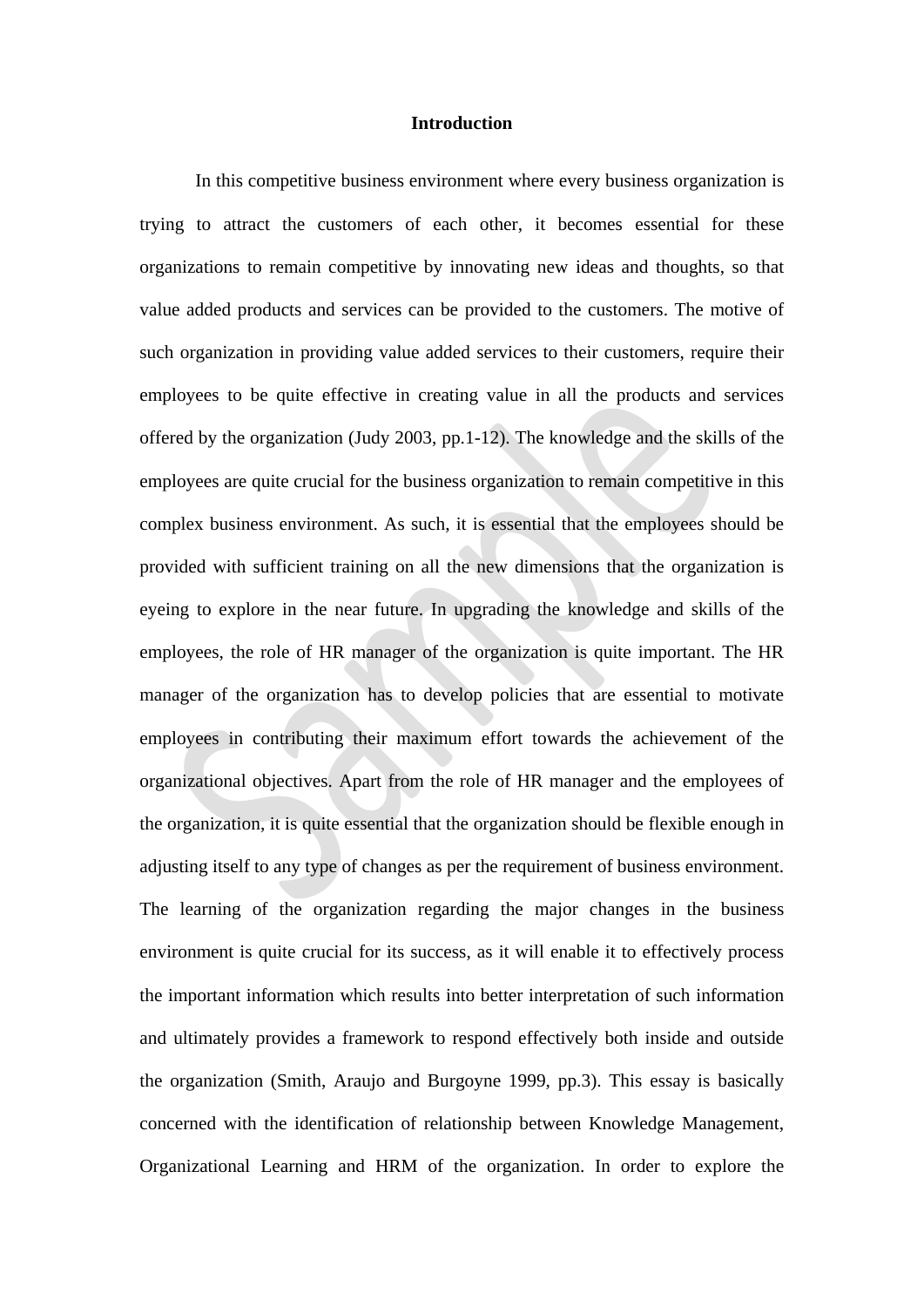relationship between all these important aspects of the organization, a case based on my real experience at work will be analyzed deeply. This will be helpful in identifying the role of knowledge management, importance of organizational learning and HRM in the achievement of organizational goal.

## **My Incident**

I have been working with AlRajhi Bank in Saudi Arabia over a long period of time. All the operations in the bank were performed manually without having any problem. But the recent advancement in the field of technology has necessitated certain kind of changes to be brought in the bank for the effective performance of all the functions. The increasing competition from the other major banks has compelled the AlRajhi bank to bring changes in the organization. Further, the customers of the bank are also expecting better and faster services which could only be possible by implementing latest technology in operation. The major problem that the bank is facing in bringing changes in the organization is the resistance from existing employees including me as well. The major reason behind resistance from my side including other major employees of the organization is that we all had a fear of job loss from such technological change by the management of the bank. The fear that I would not be able to perform effectively in the job has been the main reason for my resistance against the change as desired by management. In order to make such change to happen, the bank has made considerable effort such as; they have given assurance to employees that no one will loose jobs because of such change. They have also given assurance that all the employees will be given requisite training so that all of us could be able to perform effectively in our jobs. The training would be helpful in acquiring sufficient knowledge regarding the way in which all the functions of the bank can be performed effectively. The training process started after a certain period of time and it was quite helpful for me in enhancing my skills and knowledge. The training was helpful enough for all the employees of the organization in performing their function in the manner expected from them by the organization.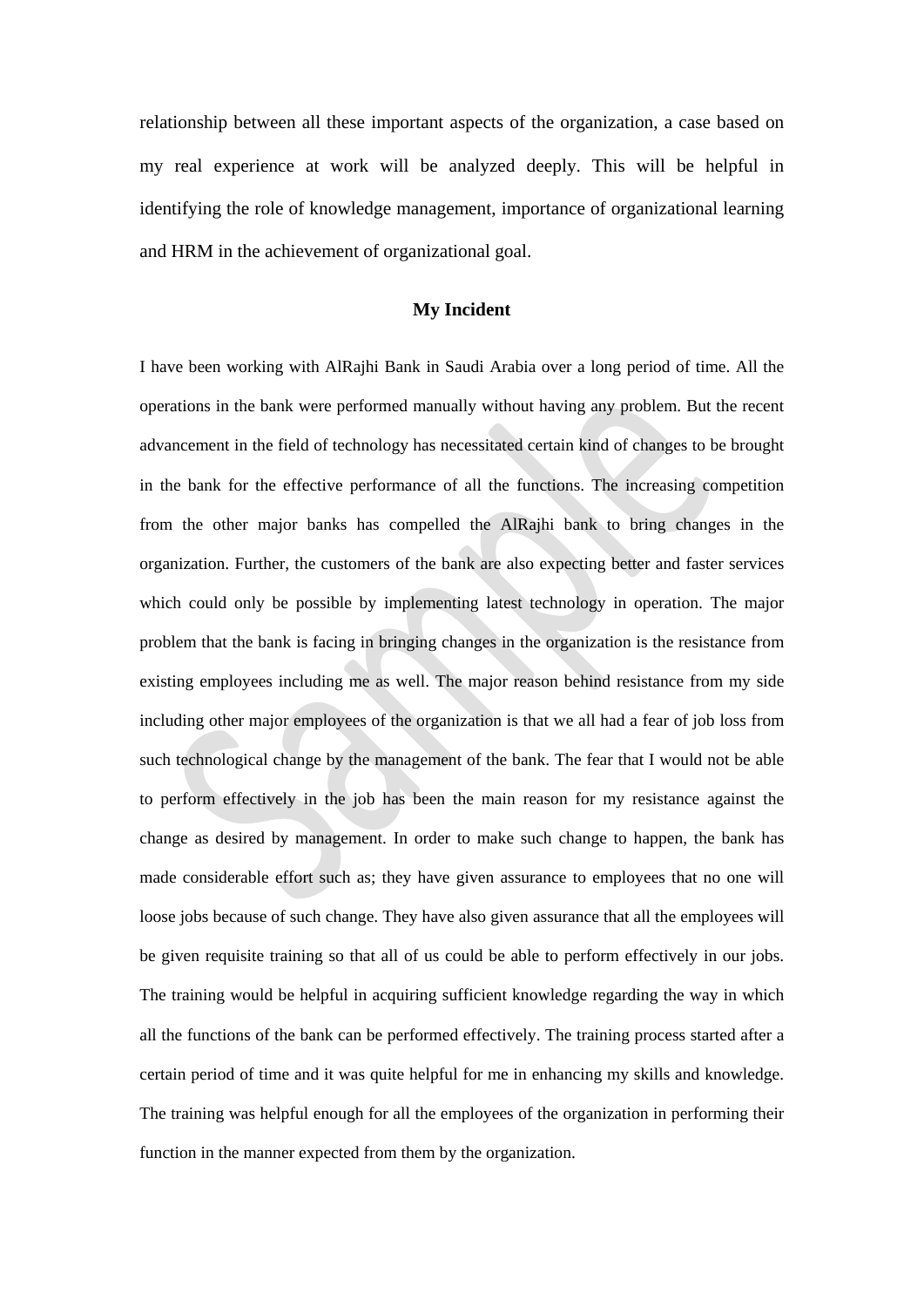# **Relationship between Knowledge Management, Organization Learning and HRM**

Learning of organization, Knowledge management and HRM are the important concepts that have a major impact on the overall effectiveness of the organization. Creation of value for the customer is regarded as one of the most important criteria for the success of an organization. In the process of value creation, there are two types of organizational learning that can take place. This includes exploratory learning and exploitative learning. Exploratory learning implies acquiring knowledge for the purpose of creating value for the customers which does not exist within the organization, whereas exploitative learning implies creating value for the customers by deepening existing knowledge. Both types of learning have different benefits and costs associated with them (KANG, MORRIS and SNELL 2007, pp.236- 256). Organizations do not learn by themselves, rather they provide requisite environment to the employees who in turn perform as per the laid down structure in order to achieve organizational objective. In case of my incident at AlRajhi bank, all the employees have been provided with requisite structure in order to perform effectively. In addition to that, with the changing environment, AlRajhi bank has also identified that it needs to bring change within the organization so as to compete effectively with the competitors.

Knowledge Management is another important concept that has vital importance for an organization to succeed. Knowledge management implies acquiring new knowledge that can be utilized for the overall benefit of the organization. The competitive business environment requires organizations to bring innovation in the product and services offered by them to their customers. It could only be possible by having knowledgeable employees in the organization. In this competitive scenario,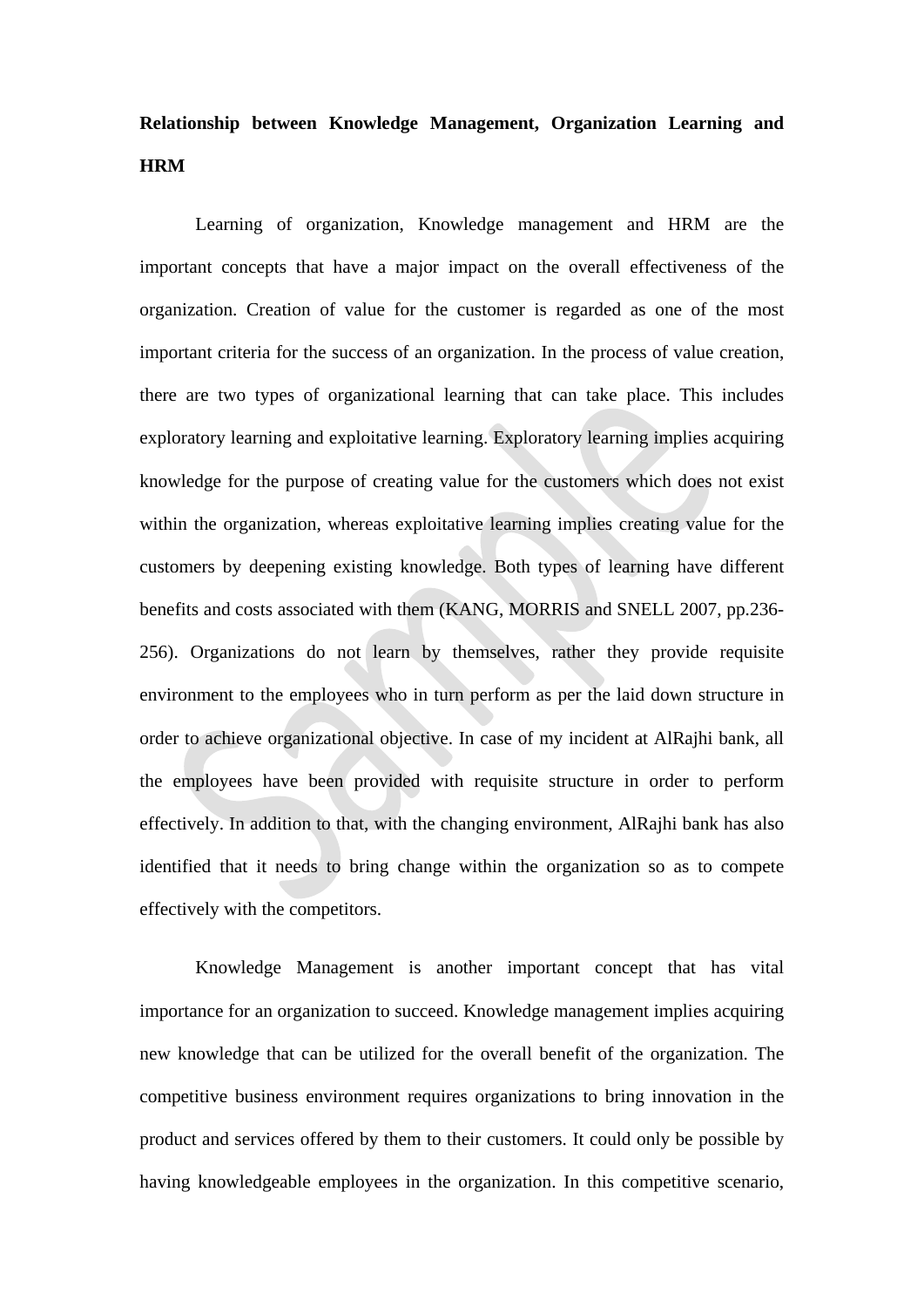knowledge is regarded as a source of competitive advantage (Nonanka 2007). Knowledge creation is essential for the creation of new products and services and the organization should also know the extent of knowledge of its employees, so that it can be utilized for the purpose of achieving competitive advantage. There are various ways through which knowledge can be increased and transferred to the overall good of the organization. One such way is to hire smart people and allow informal communication between them. Another such way is to provide them training on the necessary aspects that the organization think it to be essential for the employees to perform their functions effectively. In my case of AlRajhi bank, the bank also did the same thing with its employees. When it realizes that working on new technology would be a difficult task for its employees, it has decided to impart training to its employees so that they can effectively handle such technological change by enhancing their knowledge. An effective learning would ensure superior performance of the employee within the organization (Senge 1990). The HRM of the organization has an important role to play in the overall improvement of the employee's knowledge. It is the HR manager that has the responsibility to recruit people that have the potential perform effectively. The strategies of the HR manager should be in co ordination with the organizational objective. This would ensure maximum possibility of the attainment of organizational objective, as the employees would be most aware of what is expected from them in the organization and try to perform accordingly. Thus the strategy as formulated by the HR manager determines the possibility of organizational success. HRM is an important function as it facilitates the learning for an individual in organization. As in case of AlRajhi bank, it is the HR of the organization that has organized the training of all the employees, so that they could be able to perform their roles effectively. This implies that the function of HRM is quite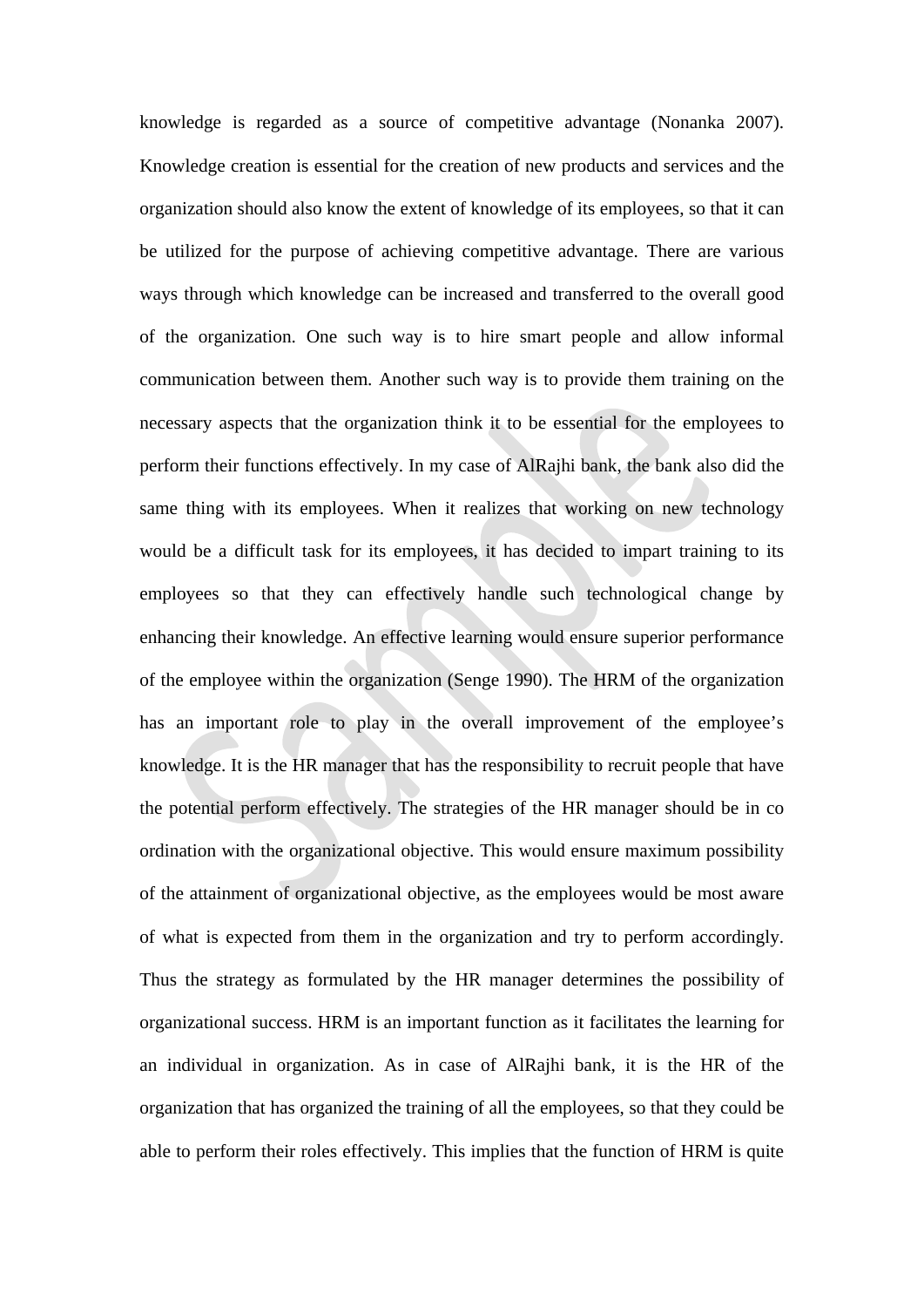essential for the creation of knowledge that ultimately helps the organization in achieving its desired objectives. The relationship that exists between the organizational learning, knowledge management and HRM is positive as the organization assesses the change that is essential as per the changing environment and the HRM of the organization facilitates the employees with requisite knowledge that is essential for them in effectively handling the changing business environment. The relationship between HRM and organizational learning has also been proved by various studies in the past. It has been assessed by such studies that the HRM facilitates relational archetypes that provide support to organizational learning in achieving continuous growth (KANG, MORRIS and SNELL 2007, pp. 236-256).

## **Conclusion**

Organizational learning, Knowledge management and HRM are the interrelated concepts as they all contribute towards the achievement of organizational goal. Organizations learn from the environment and adapt themselves quickly to such changing environment. This requires the HRM to frame policies that helps in knowledge creation within the organization and enables the employees to perform their functions in the most effective manner. The policies of the HRM should be in coordination with that of the organizational objective to attain the maximum possible benefits. From this discussion, it can be concluded that the all the function are interrelated to each other and are essential to be perform in a manner that helps in the attainment of the ultimate objective of the organization.